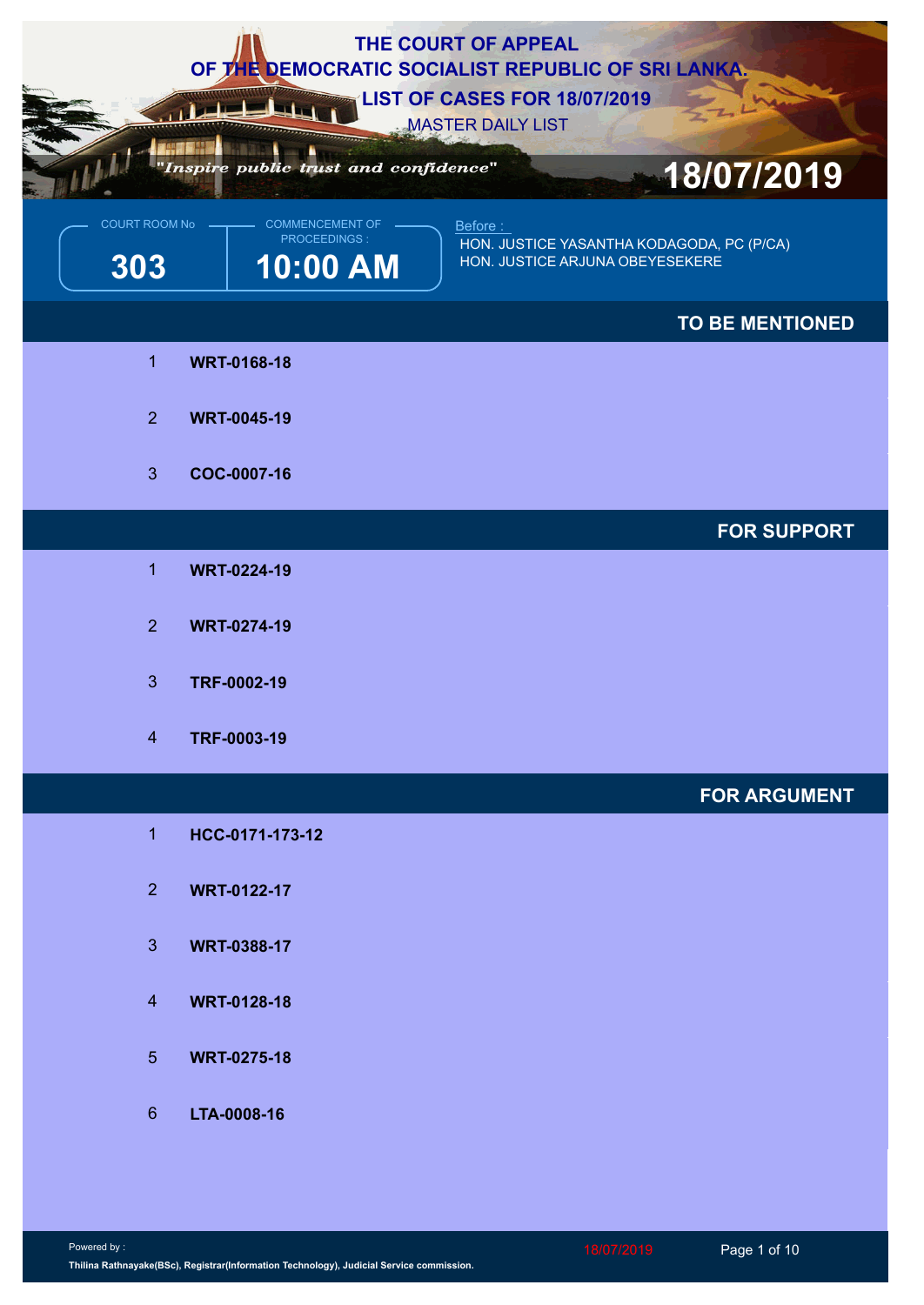|                             |                                                                                             | THE COURT OF APPEAL<br>OF THE DEMOCRATIC SOCIALIST REPUBLIC OF SRI LANKA.<br><b>LIST OF CASES FOR 18/07/2019</b><br><b>MASTER DAILY LIST</b> |
|-----------------------------|---------------------------------------------------------------------------------------------|----------------------------------------------------------------------------------------------------------------------------------------------|
| <b>COURT ROOM No</b><br>107 | "Inspire public trust and confidence"<br><b>COMMENCEMENT OF</b><br>PROCEEDINGS:<br>10:00 AM | 18/07/2019<br>Before:<br>HON. JUSTICE DEEPALI WIJESUNDERA<br>HON. JUSTICE ACHALA WENGAPPULI                                                  |
|                             |                                                                                             | <b>FOR JUDGEMENT</b>                                                                                                                         |
| $\overline{1}$              | HCC-0143-147-17                                                                             | HON. JUSTICE ACHALA WENGAPPULI                                                                                                               |
|                             |                                                                                             | <b>ASSIGN COUNSEL</b>                                                                                                                        |
| $\blacktriangleleft$        | HCC-0039-19                                                                                 |                                                                                                                                              |
| 2 <sup>1</sup>              | HCC-0047-19                                                                                 |                                                                                                                                              |
|                             |                                                                                             | <b>WRITTEN SUBMISSION</b>                                                                                                                    |
| $\mathbf 1$                 | HCC-0211-18                                                                                 |                                                                                                                                              |
| 2 <sup>1</sup>              | HCC-0291-294-18                                                                             |                                                                                                                                              |
|                             |                                                                                             | <b>FOR ARGUMENT</b>                                                                                                                          |
| $\mathbf{1}$                | HCC-0021-16                                                                                 |                                                                                                                                              |
| 2 <sup>1</sup>              | HCC-0209-17                                                                                 |                                                                                                                                              |
| 3 <sup>1</sup>              | HCC-0227-17                                                                                 |                                                                                                                                              |
| $\overline{4}$              | HCC-0171-174-18                                                                             |                                                                                                                                              |
|                             |                                                                                             |                                                                                                                                              |
|                             |                                                                                             |                                                                                                                                              |
|                             |                                                                                             |                                                                                                                                              |
|                             |                                                                                             |                                                                                                                                              |
|                             |                                                                                             |                                                                                                                                              |
|                             |                                                                                             |                                                                                                                                              |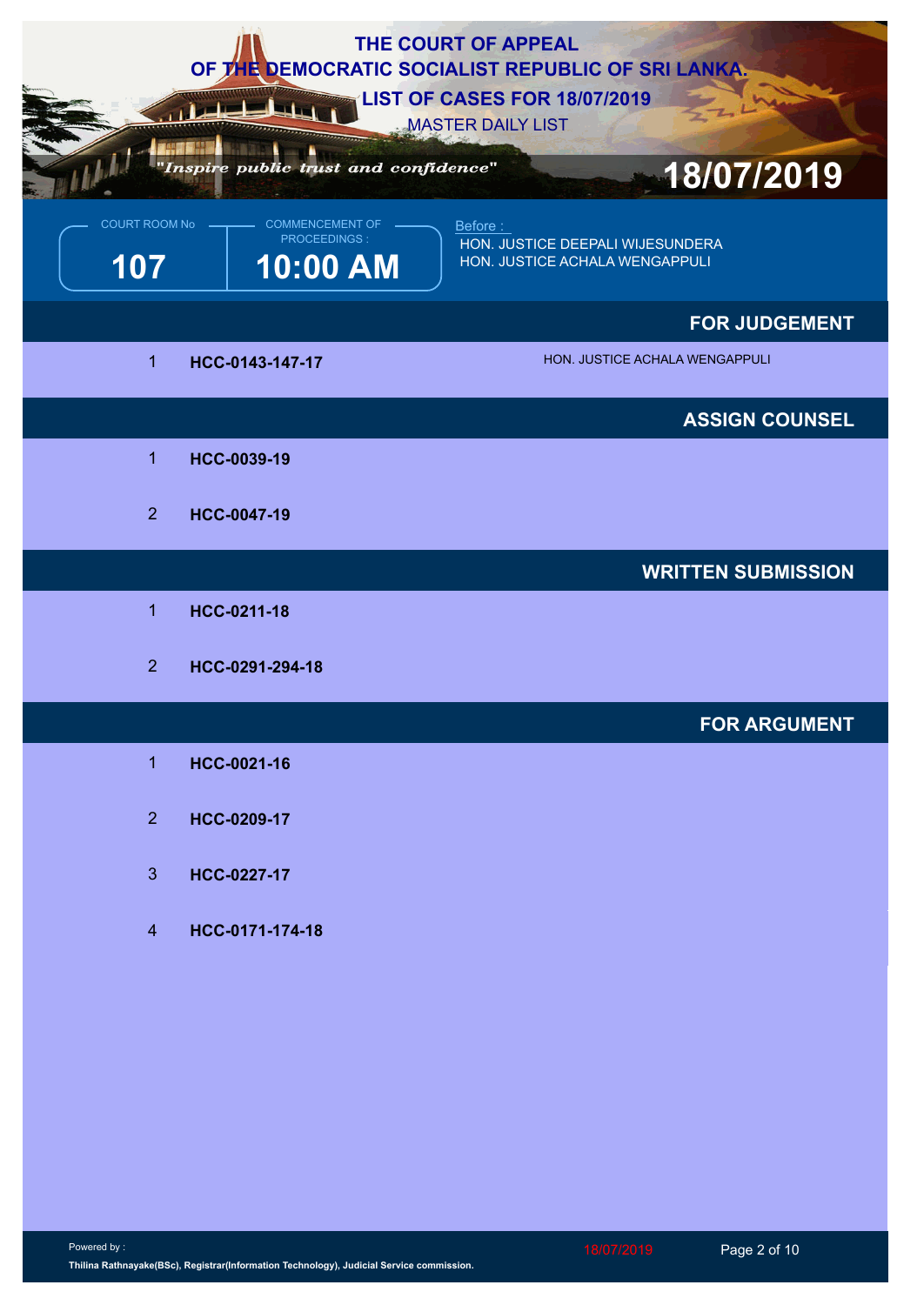|                             |                                                    | THE COURT OF APPEAL<br>OF THE DEMOCRATIC SOCIALIST REPUBLIC OF SRI LANKA.<br><b>LIST OF CASES FOR 18/07/2019</b><br><b>MASTER DAILY LIST</b> |
|-----------------------------|----------------------------------------------------|----------------------------------------------------------------------------------------------------------------------------------------------|
|                             | Inspire public trust and confidence"               | 18/07/2019                                                                                                                                   |
| <b>COURT ROOM No</b><br>110 | <b>COMMENCEMENT OF</b><br>PROCEEDINGS:<br>10:00 AM | Before:<br>HON. JUSTICE K.K WICKREMASINGHE<br>HON. JUSTICE K. PRIYANTHA FERNANDO                                                             |
|                             |                                                    | <b>FOR JUDGEMENT</b>                                                                                                                         |
| 1                           | PHC-0220-15                                        | HON. JUSTICE K.K WICKREMASINGHE                                                                                                              |
| 2 <sup>1</sup>              | HCC-0120-12                                        | HON. JUSTICE K. PRIYANTHA FERNANDO                                                                                                           |
|                             |                                                    | <b>TO BE MENTIONED</b>                                                                                                                       |
| $\overline{1}$              | CPA-0038-19                                        |                                                                                                                                              |
| 2 <sup>1</sup>              | HCC-0458-17                                        |                                                                                                                                              |
|                             |                                                    | <b>NOTICE RETURNABLE</b>                                                                                                                     |
| -1                          | CPA-0034-19                                        |                                                                                                                                              |
|                             |                                                    | <b>FOR ARGUMENT</b>                                                                                                                          |
| $\mathbf{1}$                | PHC-0020-13                                        |                                                                                                                                              |
| 2 <sup>1</sup>              | HCC-0030-16                                        |                                                                                                                                              |
| 3 <sup>2</sup>              | HCC-0238-16                                        |                                                                                                                                              |
| $\overline{4}$              | HCC-0244-16                                        |                                                                                                                                              |
| 5 <sup>5</sup>              | HCC-0198-17                                        |                                                                                                                                              |
| $6\phantom{1}$              | HCC-0058-18                                        |                                                                                                                                              |
|                             |                                                    |                                                                                                                                              |
|                             |                                                    |                                                                                                                                              |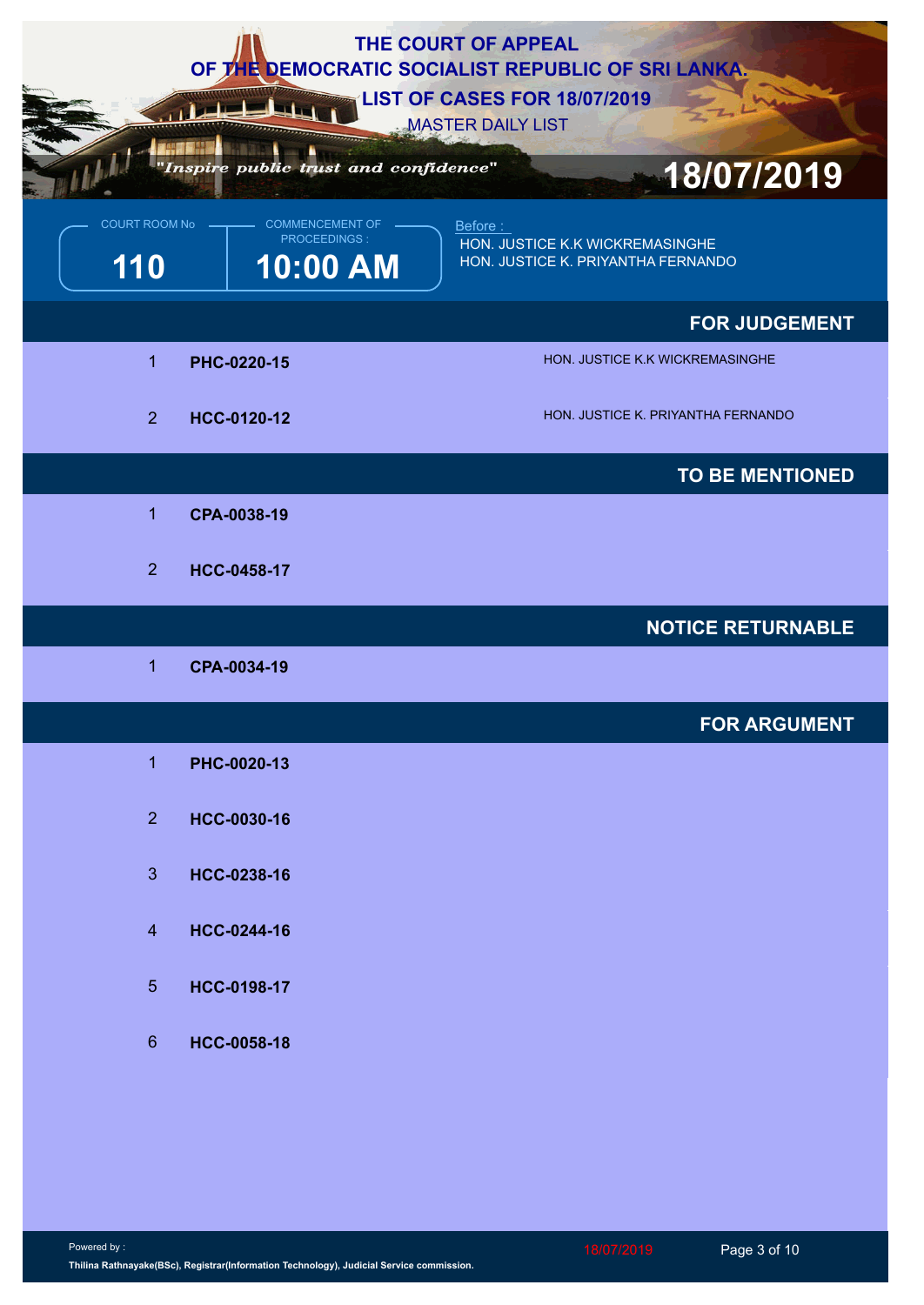|                                                                                                         | THE COURT OF APPEAL<br>OF THE DEMOCRATIC SOCIALIST REPUBLIC OF SRI LANKA.<br>LIST OF CASES FOR 18/07/2019 |
|---------------------------------------------------------------------------------------------------------|-----------------------------------------------------------------------------------------------------------|
| "Inspire public trust and confidence"                                                                   | <b>MASTER DAILY LIST</b><br>18/07/2019                                                                    |
| COURT ROOM No -<br>COMMENCEMENT OF<br><b>PROCEEDINGS:</b><br>10:00 AM<br>204                            | Before:<br>HON. JUSTICE A.L SHIRAN GOONERATNE<br>HON. JUSTICE MAHINDA SAMAYAWARDHENA                      |
|                                                                                                         | <b>FOR JUDGEMENT</b>                                                                                      |
| 1<br><b>WRT-0343-16</b>                                                                                 | HON. JUSTICE MAHINDA SAMAYAWARDHENA                                                                       |
| 2 <sup>1</sup><br>PHC-0036-05                                                                           | HON. JUSTICE MAHINDA SAMAYAWARDHENA                                                                       |
| 3 <sup>2</sup><br>PHC-0155-07                                                                           | HON. JUSTICE MAHINDA SAMAYAWARDHENA                                                                       |
| $\overline{4}$<br>PHC-0047-10                                                                           | HON. JUSTICE MAHINDA SAMAYAWARDHENA                                                                       |
| 5 <sup>5</sup><br>PHC-0193-13                                                                           | HON. JUSTICE MAHINDA SAMAYAWARDHENA                                                                       |
| $6^{\circ}$<br>CPA-0171-17                                                                              | HON. JUSTICE MAHINDA SAMAYAWARDHENA                                                                       |
|                                                                                                         | <b>TO BE MENTIONED</b>                                                                                    |
| 1<br>PHC-0032-09                                                                                        |                                                                                                           |
| 2 <sup>1</sup><br>PHC-0148-15                                                                           |                                                                                                           |
| 3 <sup>1</sup><br>PHC-0172-15                                                                           |                                                                                                           |
| $\overline{4}$<br>PHC-0017-16                                                                           |                                                                                                           |
| 5 <sup>5</sup><br>LTA-0005-19                                                                           |                                                                                                           |
|                                                                                                         | <b>FOR SUPPORT</b>                                                                                        |
| CPA-0079-18<br>$\blacktriangleleft$                                                                     |                                                                                                           |
|                                                                                                         | <b>NOTICE RETURNABLE</b>                                                                                  |
| 1<br><b>WRT-0452-11</b>                                                                                 |                                                                                                           |
|                                                                                                         | <b>FOR ARGUMENT</b>                                                                                       |
| Powered by:<br>Thilina Rathnayake(BSc), Registrar(Information Technology), Judicial Service commission. | 18/07/2019<br>Page 4 of 10                                                                                |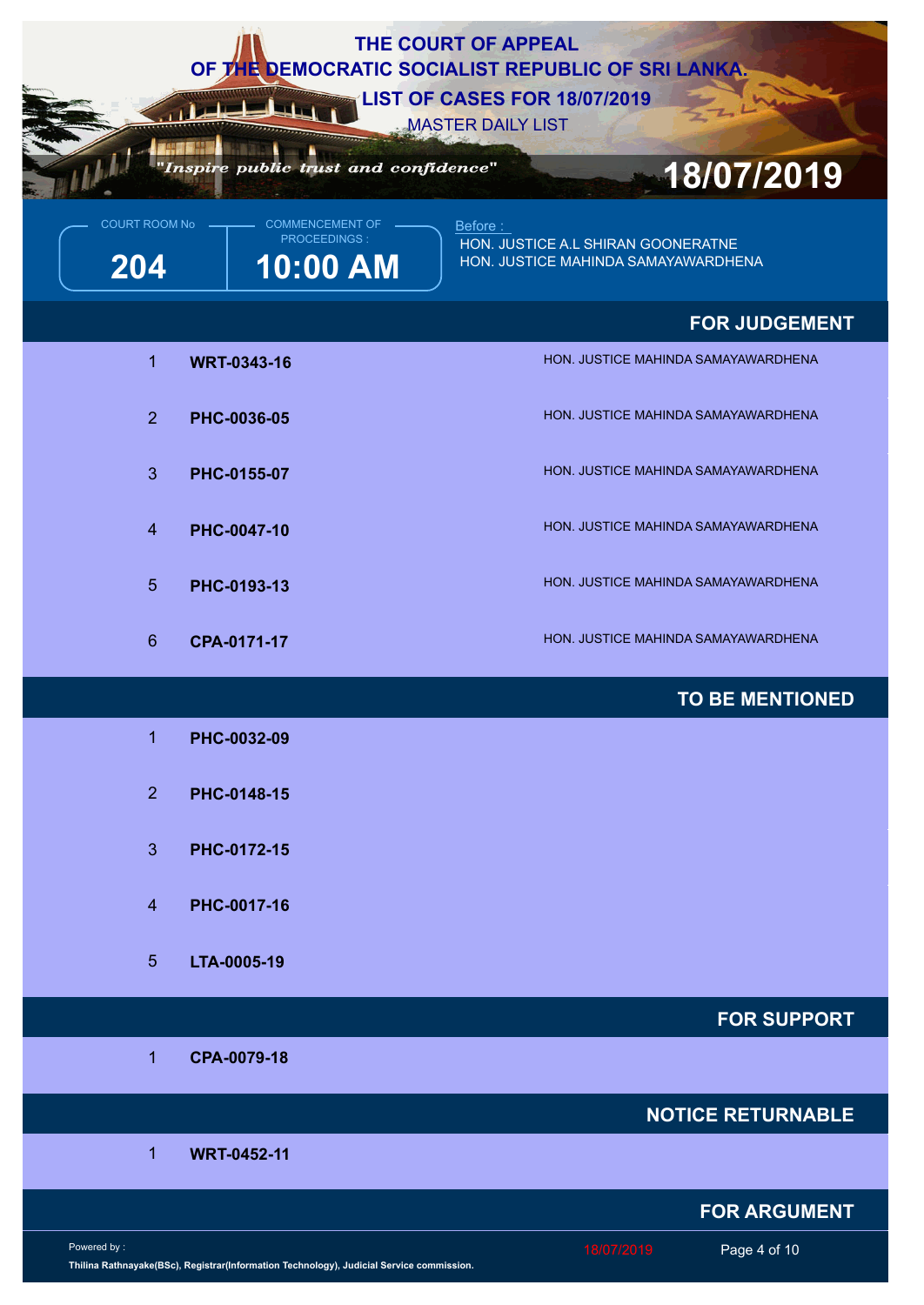

## **FOR ARGUMENT**

- 1 **PHC-0168-12**
- 2 **PHC-0162-15**
- 3 **PHC-0176-15**
- 4 **REV-0771-00**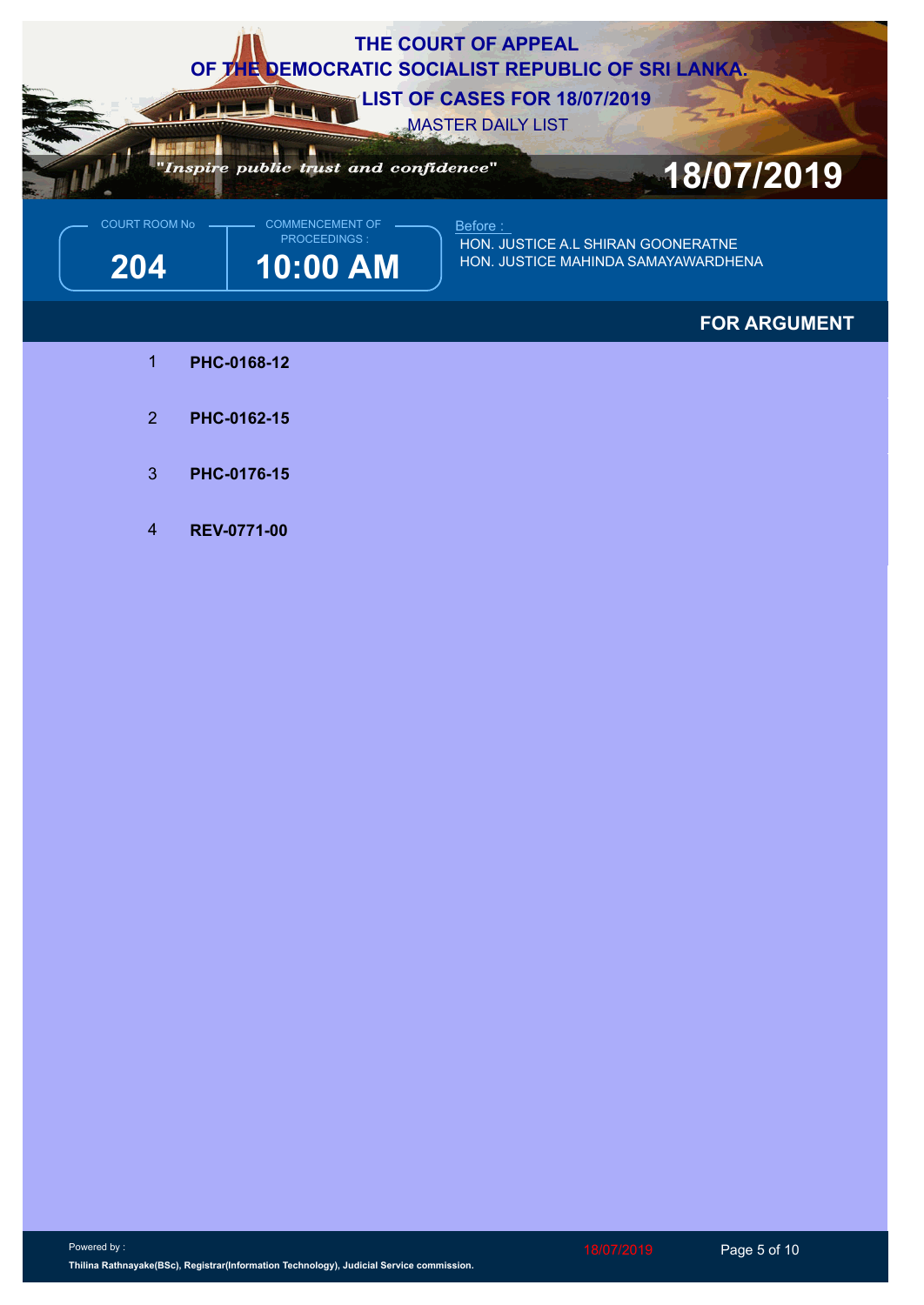|                        |                                                    | THE COURT OF APPEAL<br>OF THE DEMOCRATIC SOCIALIST REPUBLIC OF SRI LANKA.<br><b>LIST OF CASES FOR 18/07/2019</b><br><b>MASTER DAILY LIST</b> |
|------------------------|----------------------------------------------------|----------------------------------------------------------------------------------------------------------------------------------------------|
|                        | "Inspire public trust and confidence"              | 18/07/2019                                                                                                                                   |
| COURT ROOM No -<br>205 | <b>COMMENCEMENT OF</b><br>PROCEEDINGS:<br>10:00 AM | Before:<br>HON. JUSTICE JANAK DE SILVA<br>HON. JUSTICE N. BANDULA KARUNARATHNA                                                               |
|                        |                                                    | TO BE MENTIONED                                                                                                                              |
| $\overline{1}$         | DCF-0627-00                                        |                                                                                                                                              |
| $\overline{2}$         | <b>WRT-0255-17</b>                                 |                                                                                                                                              |
| $\mathbf{3}$           | <b>WRT-0260-17</b>                                 |                                                                                                                                              |
| $\overline{4}$         | LTA-0234-99                                        |                                                                                                                                              |
|                        |                                                    | <b>FOR SUPPORT</b>                                                                                                                           |
| -1                     | <b>WRT-0118-16</b>                                 |                                                                                                                                              |
|                        |                                                    | <b>FOR ARGUMENT</b>                                                                                                                          |
| $\mathbf{1}$           | <b>WRT-0164-10</b>                                 |                                                                                                                                              |
| 2 <sup>7</sup>         | DCF-0584-99                                        |                                                                                                                                              |
| 3 <sup>°</sup>         | <b>WRT-0612-10</b><br>WRT-0611-10                  |                                                                                                                                              |
| $\overline{4}$         | <b>WRT-0265-11</b>                                 |                                                                                                                                              |
| 5 <sub>5</sub>         | <b>WRT-0188-14</b>                                 |                                                                                                                                              |
| $6\overline{6}$        | <b>WRT-0527-15</b>                                 |                                                                                                                                              |
| $\overline{7}$         | MCR-0001-18                                        |                                                                                                                                              |
|                        |                                                    |                                                                                                                                              |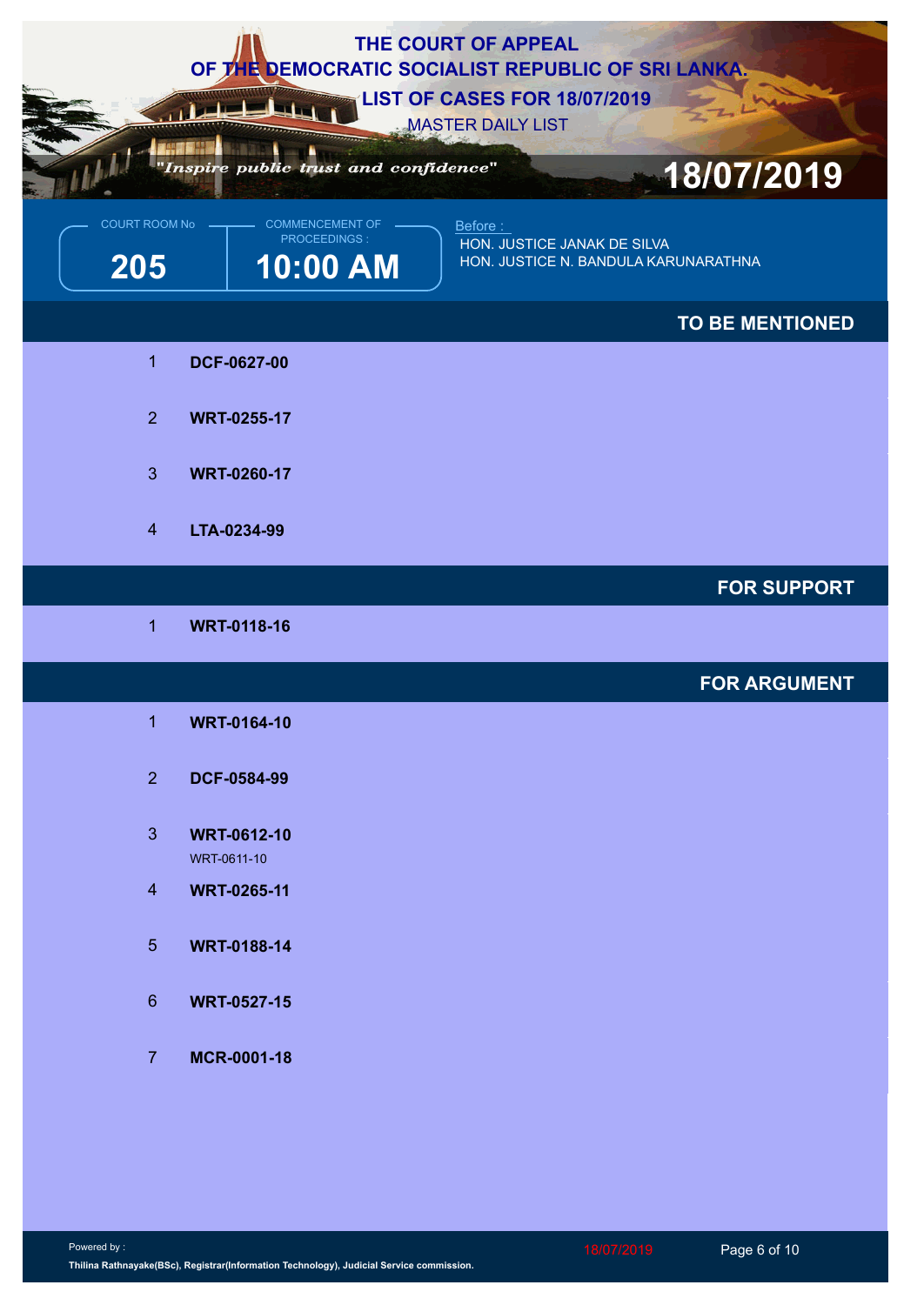

## **FOR ARGUMENT**

1 **HCC-0227-15**

18/07/2019 Page 7 of 10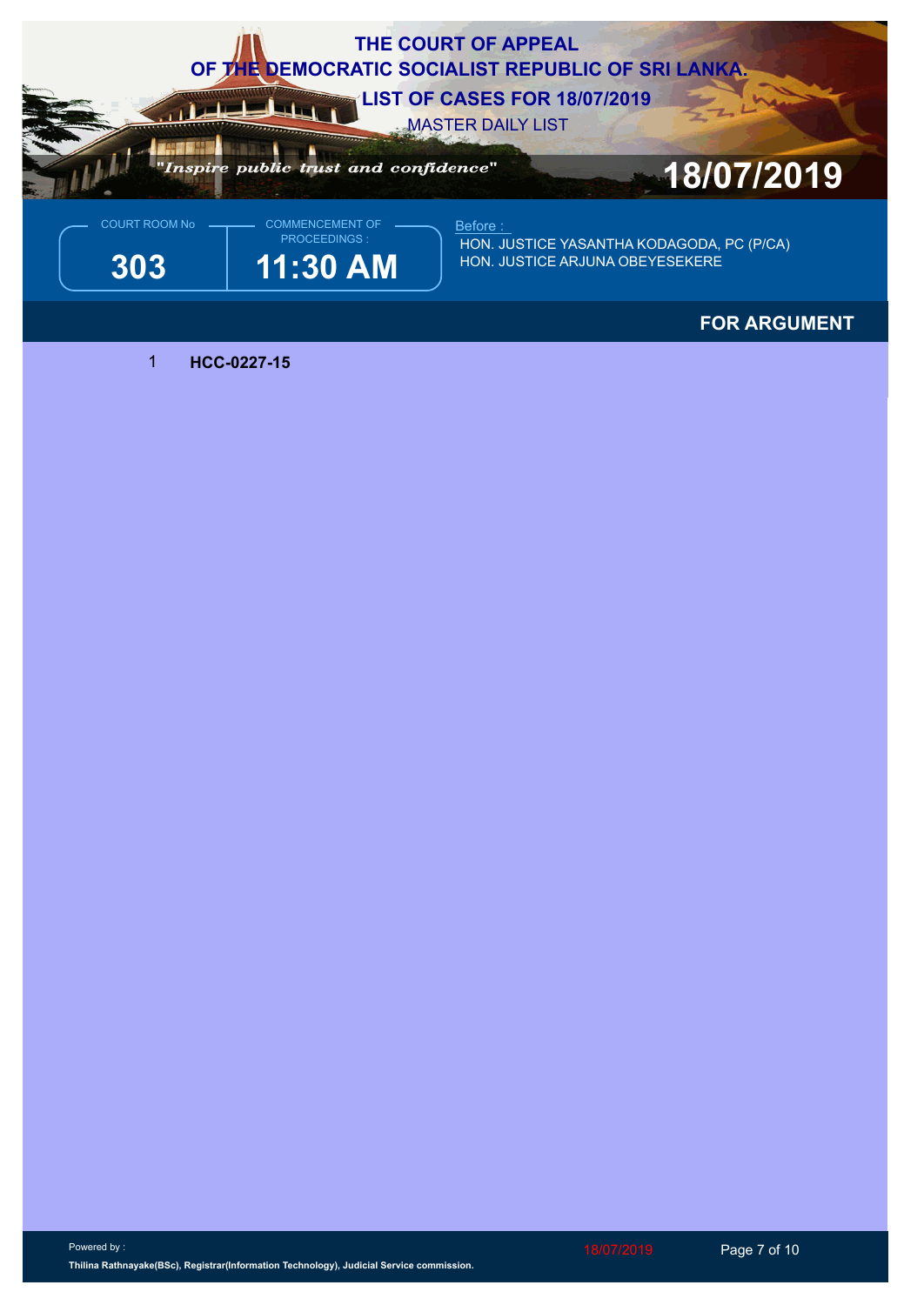

## **FOR ARGUMENT**

1 **WRT-0298-18**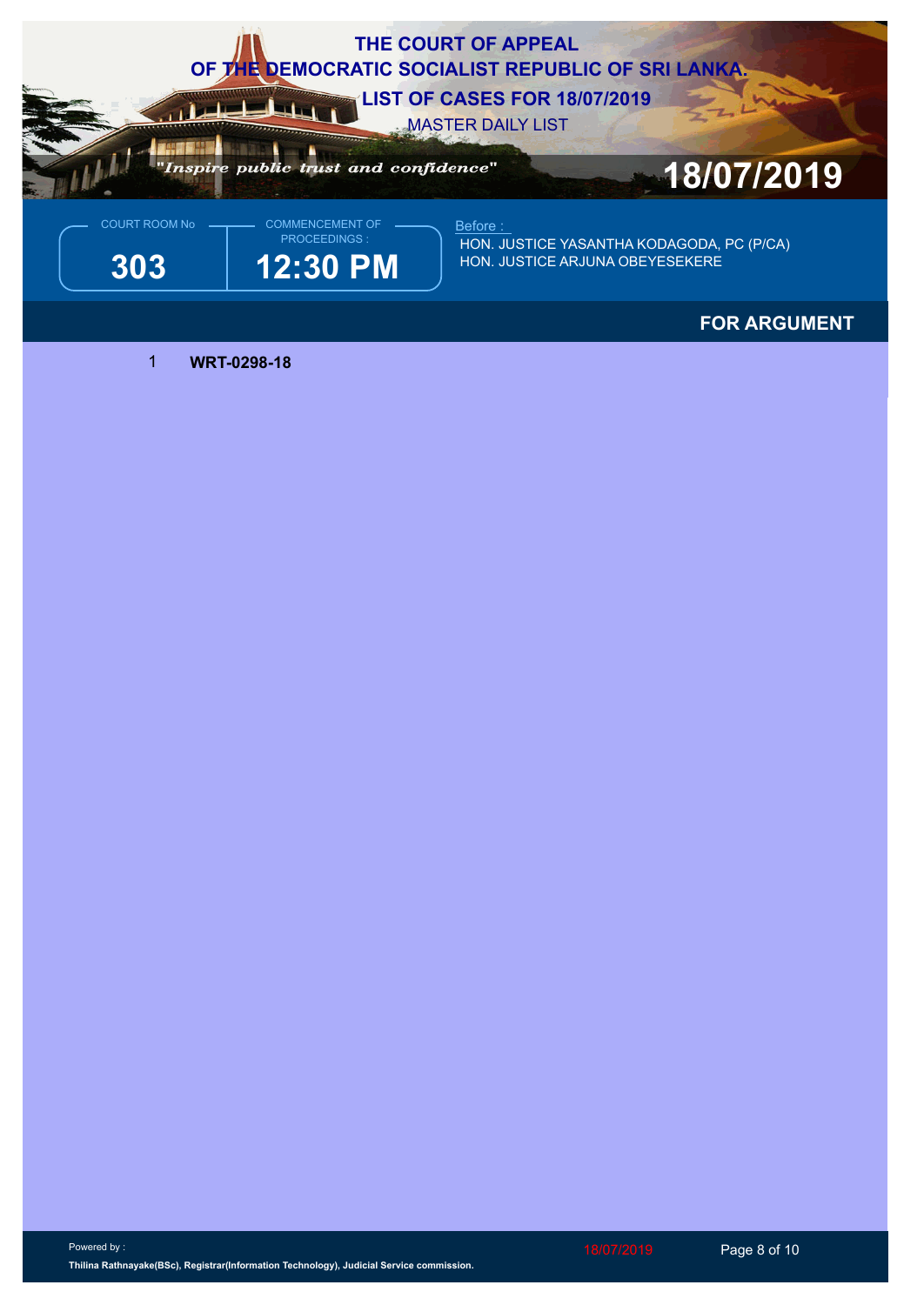

**TO BE MENTIONED**

1 **DCF-0859-98**

Powered by : **Thilina Rathnayake(BSc), Registrar(Information Technology), Judicial Service commission.**